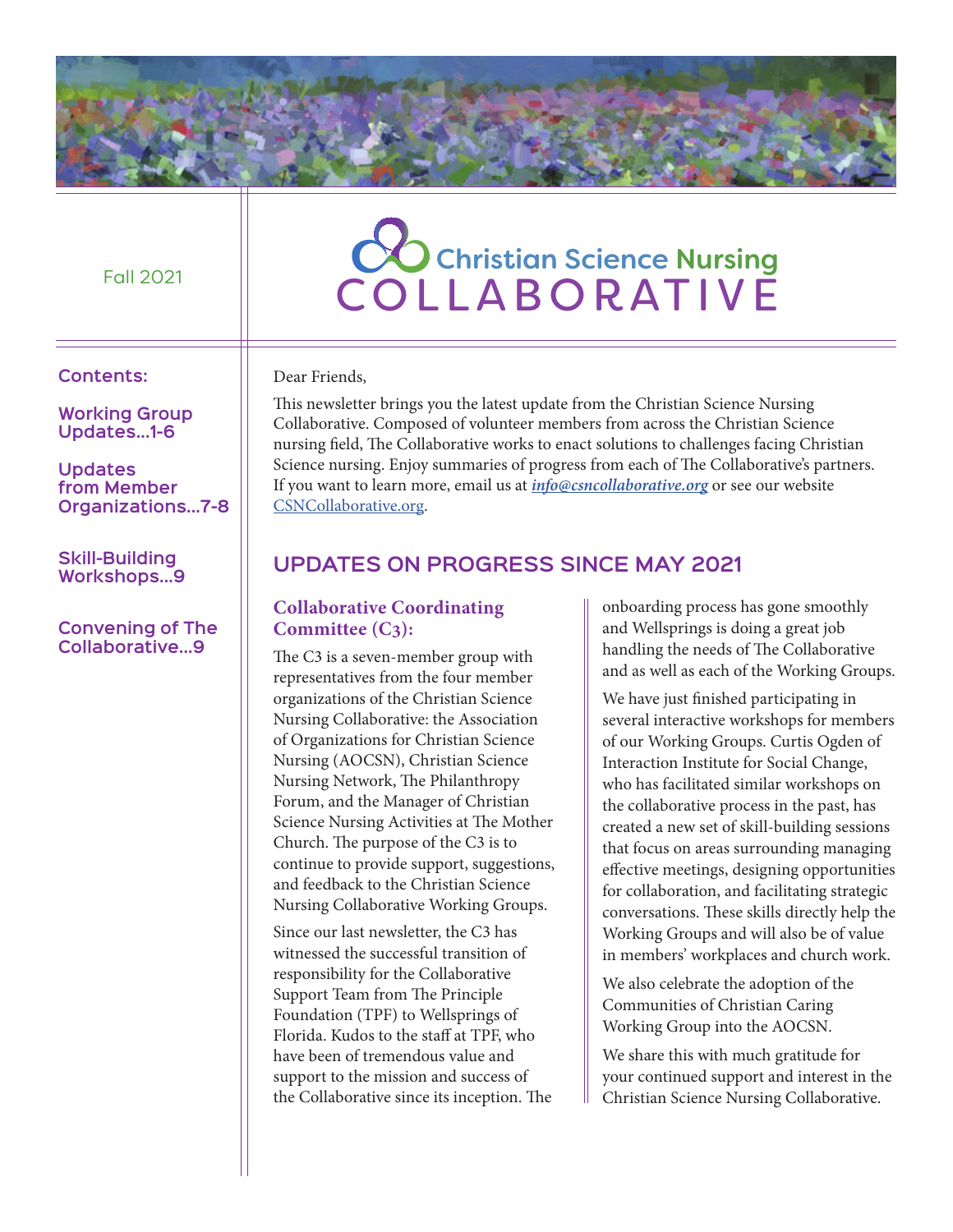

# **From Our Working Groups**

#### **Valuing Self-Employed Christian Science Nurses (ValCSNSE)**

Our working group has been meeting twice each month to develop foundational tools for the individual selfemployed Christian Science nurse. While honoring the individual healing ministry of each self-employed Christian Science nurse, the ValCSNSE working group is developing organizational and professional tools that allow the Christian Science nurse to focus on her/his Christian Science nursing practice. These tools include:

- 1. Development of an easy-to-use accounting system that provides invoices, billings, tracking of payment, profit and loss documentation for tax returns, and a webinar tutorial (all at a cost of a \$5 to \$10 per month subscription) for their selfemployed ministry.
- 2. Development of a standard billing statement that will interface with the National Fund for Christian Science Nursing and other donor organizations for all to use.
- 3. Provide a private website for Christian Science nurses to have access to all these tools (within an existing  $501(c)(3)$ ).
- 4. Development of memos of understanding (MOUs), which cover the most important aspects of their service/contract with their patients.
- 5. Putting links in RiperYears.org and the Resource Call Center websites that list Christian Science nursing at home, descriptions of MOUs, patient responsibilities, Christian Science nurse responsibilities, and sample invoices.
- 6. Development of a retirement account with a professional retirement advisor who tracks the self-employed contributions as well as possible funding matches at 5%.

#### **Valuing Christian Science Nurses in Organizations (ValCSNO)**

The purpose of the ValCSNO Working Group is to develop a wage, benefit, and retirement model where Christian

Science nurses are valued and professionally compensated. The ValCSNO Working Group has completed a proposal package to be distributed to Christian Science nursing organizations. The documents should help each organization practically understand what current staff needs are. We found that many Christian Science nurses are sacrificing quality of home, childcare, transportation costs, and other expenses in their commitment to healing. The research previously completed showed that many Christian Science nurses are longing for a

**Many Christian Science nurses are longing for a better sense of home as a sanctuary. We sincerely support their desire to care for their family as they care for so many others.**

better sense of home as a sanctuary. We sincerely support their desire to care for their family as they care for so many others.

Once organizations work through the documents and develop a proposal that fits their mission and staffing needs, there will be a need to work with the Fundraising Working group and Philanthropy Forum to develop a funding program. The goal of offering a professional wage for the work of a Christian Science nurse is dependent upon our community: our community of supporters, patients and their families, Christian Science practitioners, and church members. Our collective gratitude for the true witnessing and steadfast support of a Christian Science nurse during our trials and tribulations is often difficult to express verbally, but God hears us. This is the motive and desire behind the working group's efforts.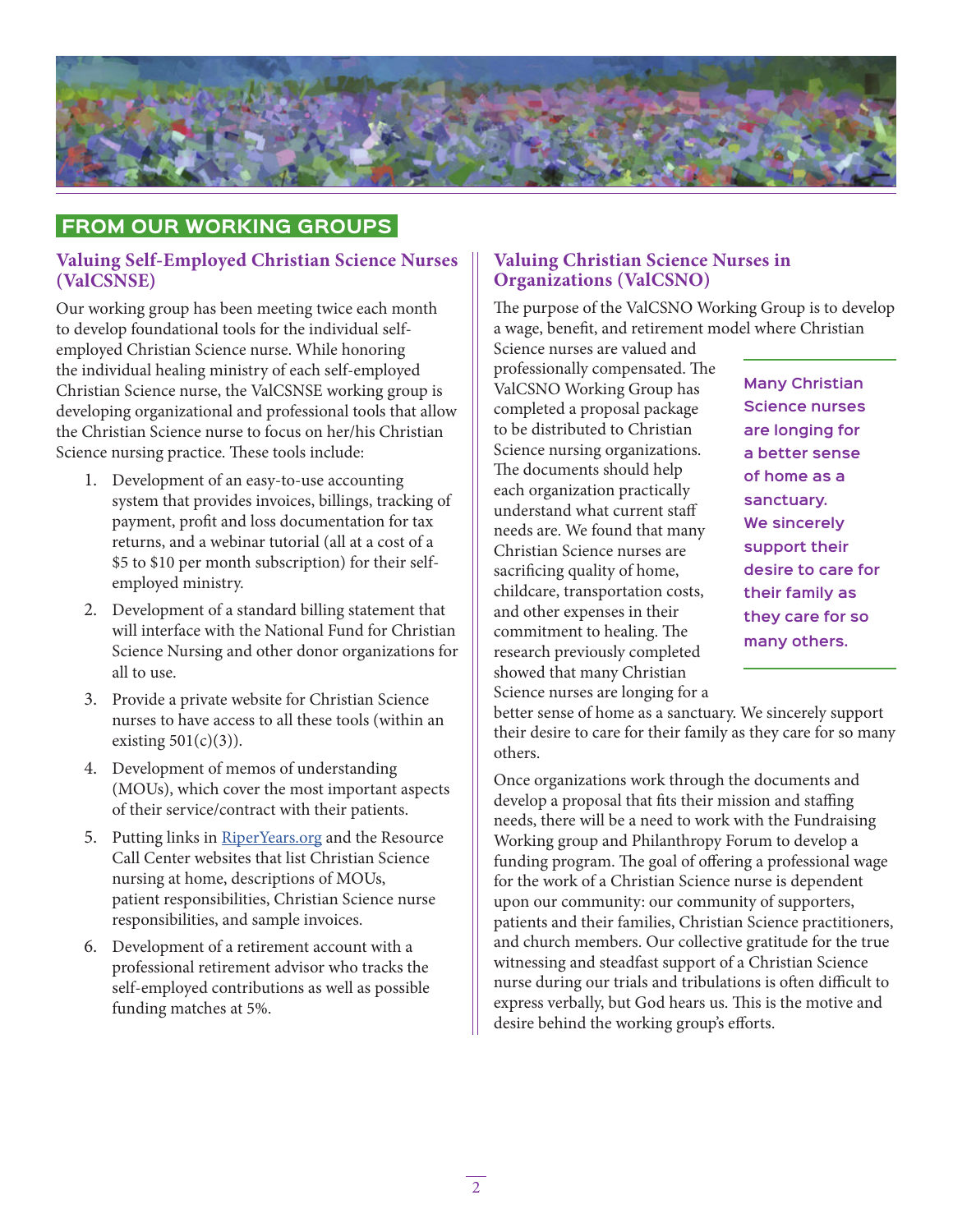

# **Communities of Christian Caring (CoCC)**

Several recent accomplishments stand out as significant milestones since the last newsletter highlights. The first was our status change from Working Group within the Christian Science Nursing Collaborative to a committee of the Association of Organizations for Christian Science Nursing (AOCSN). This is the new home of the CoCC. While we continue to participate in Collaborative activities, this change now allows us to accept donations, enabling us to move into a much higher level of activity.

The next significant milestone relates to interactions with the newly formed Fundraising Working Group (FWG). Collaboration with the FWG has been quite instructional, and has led to presentations with other organizations. Many good questions have been asked, and there has been notable interest and encouragement for future support of the concept of the CoCC program. All in all, a wonderful feeling of fellowship and family blossomed during these meetings.

The CoCC has been moving forward with the implementation of program elements such as videos, a website, and informational materials; increased funding will allow these initiatives to accelerate considerably. Also, the key component of gathering "testimonials" is quickly gaining traction as we discover incredible "caring" stories everywhere.

Perhaps the most significant milestone would be that the CoCC has seen its basic mission expand to become more inclusive and far-reaching. As we spread the good news—the story of Christian caring—the CoCC is having the opportunity to witness and articulate the marvelous contributions various Christian Science individuals, small groups, and organizations are making to this grand effort, and encourage and support further collaboration and progress along these lines.

#### **Training Affordability and Accessibility (TrAAWG)**

The Training Affordability and Accessibility Working Group (TrAAWG) has worked with the Christian Science Nursing Network and the Association of Organizations for Christian Science Nursing (AOCSN) to reach out to those involved in Christian Science nursing to identify issues

related to training accessibility and affordability. Through a survey we identified the needs and the obstacles that are being faced by Christian Science nurses who are working in the facilities and in remote areas. Some key takeaways from the survey were that salary and income play a large

part in an individual's choice to continue their training to become a fully trained Christian Science nurse, and the inability to go to a facility to train and work can be a barrier to continue or resume training.

In order to share information and ideas related to these issues, we have invited Christian Science nurses who are currently training in the field and doing mentoring in the field to our meetings to give input and feedback.

**Our working group is exploring funding for training for Christian Science nurses in the field who do not have a facility close by.**

Our working group provides regular updates to the AOCSN Education Committee in an effort to collaborate on ways to set standards and expectations for mentors and educators working in the field.

Currently, our working group is exploring funding for training for Christian Science nurses in the field who do not have a facility close by.

## **Christian Science Nursing Youth Action Committee (YAC)**

The Christian Science Nursing Youth Action Committee (YAC) has successfully launched its new pilot program— Christian Science Nursing Youth Service Corps—in September 2021. We collaborated with three Christian Science Nursing organizations in the US. Broadview has two service corps participants, The Leaves and Chestnut Hill Benevolent Association each have one participant. Each service corps participant will be a part of the program for 20 hours a week for a nine-month program period. We are planning on having the 2022 program begin in September. Please continue to stay updated on all the good happening through our program on our website, comforterscalling.org.

Thanks for your support!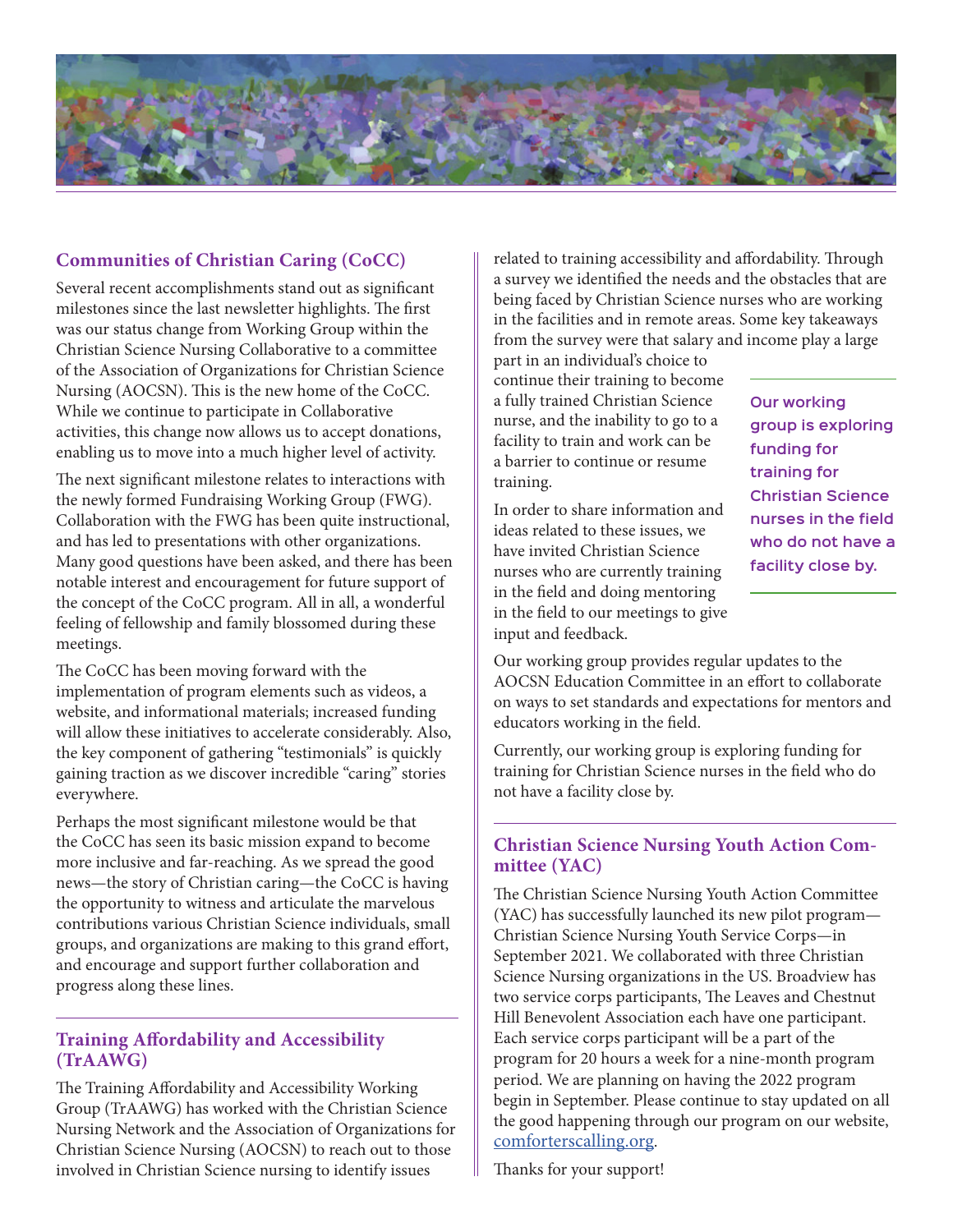

# **Continuing Education (CEWG)**

"Let brotherly love continue." (Hebrews 13:1)

The activities of the Continuing Education Working Group (CEWG) have continued to unfold through strong and mutually-supportive relationships with the Association of Organizations for Christian Science Nursing (AOCSN) Education Committee and the Christian Science Nursing Network (CSNN), as well as the office of the Manager of Christian Science Nursing Activities of The Mother Church. We're deeply grateful to Linda Kohler for her active interest and participation since she so graciously stepped into the role of Acting Manager. For example, surveys are being sent from the Manager's office to *Journal*-listed Christian Science nurses as their listings come up for renewal. These surveys are helping to maintain an awareness of the value of continuing education and are providing a way to gather input from *Journal*-listed Christian Science nurses about the topics they would find most helpful to have covered in a refresher class or webinar.

The CEWG has prepared documents that have been shared with the AOCSN Education Committee in support of their development of continuing education offerings.

Topics include:

- Webinar guidelines
- Facilitating workshops and webinars
- Suggested wording for introducing webinars, clearly stating that the webinar is intended as a refresher and does not take the place of a complete class or training program

Our work with the AOCSN Education Committee has also included development of a review process whereby representatives of the CEWG work with those planning refresher classes, workshops, or webinars. The goal of this review is to ensure that the information and format will be effective in supporting the highest standards in participants' Christian Science nursing ministries.

Additionally, the CEWG is supporting collaboration among the AOCSN Education Committee members who are actively planning continuing education offerings. Meetings are set up in which they each share the topics

and timing they are considering for the coming year. This advance planning helps to prevent overlaps in timing as well as topics, spreading the offerings throughout the year and bringing variety to what is covered.

CSNN has continued to be a valuable partner as they post upcoming continuing education opportunities and informational documents on their website, csnnetwork.org.

### **International Fund for Christian Science Nursing (IFCSN)**

The International Fund for Christian Science Nursing is moving toward launch—i.e. when it will be ready to

take applications. Recently, the Working Group (WG) that is shepherding this effort interviewed candidates for the role of European Coordinator (EC). The EC will lead the taking in and processing of grant requests for assistance to cover the costs of Christian Science nursing in Europe. We will be making an appointment on that front soon. We are also seeking individuals in Europe who would like a volunteer opportunity to be "local members" (representatives for their country). Local members will assist with grant-making, coordinated by the EC, when an application is from a patient residing in their country. The WG has also been reaching out to funders in Europe to open

**We have been reaching out to funders in Europe to open discussions on how we can best make seeking and receiving financial assistance as easy on patients as possible. We anticipate taking in our first applications before the end of 2021.**

discussions on how we can best work with one another to make seeking and receiving financial assistance as easy on patients as possible. We anticipate taking in our first applications before the end of 2021. It feels great to be "almost there!" And we trust Love to take us all the way.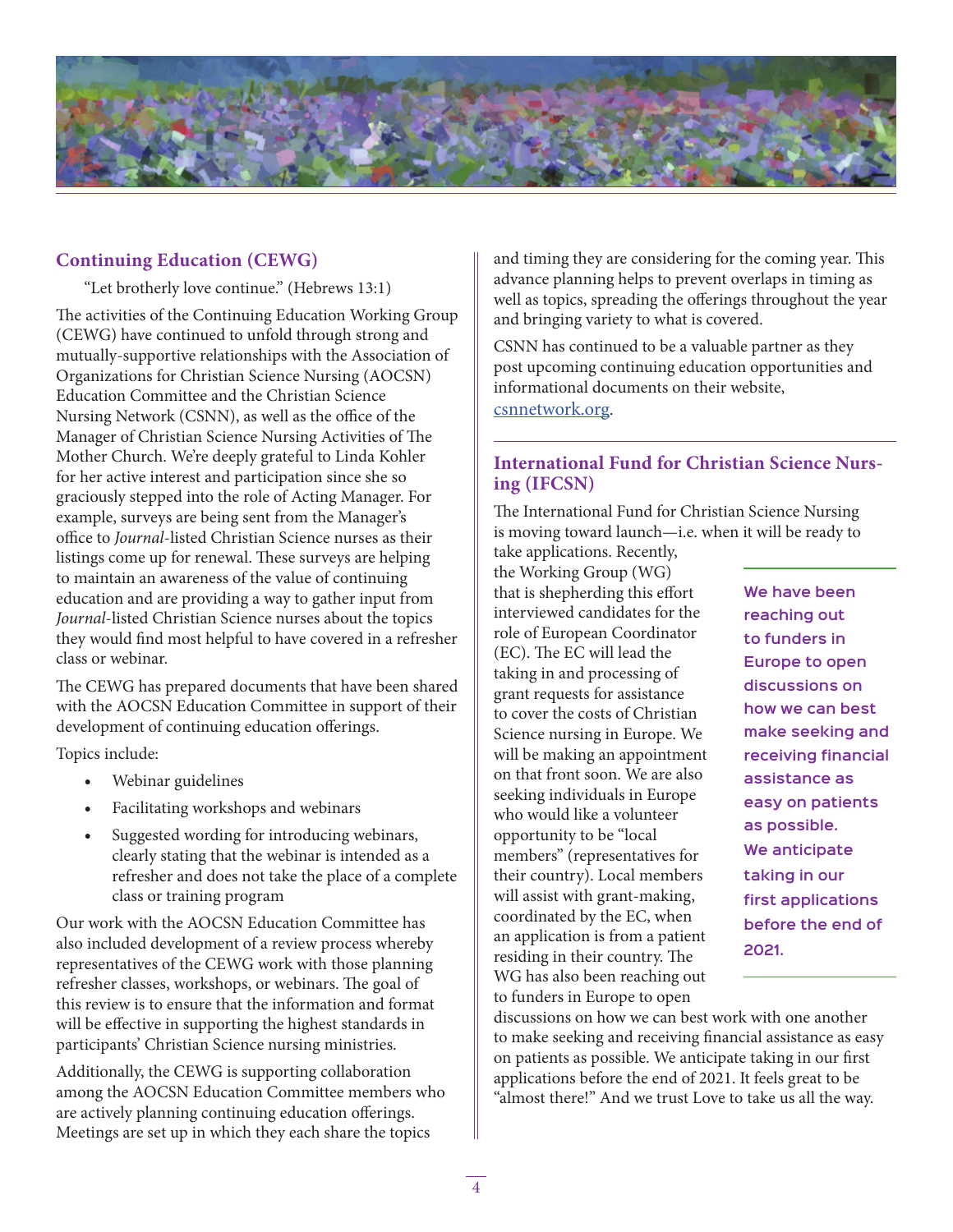

# **Leadership and Management (L&MWG)**

The Leadership and Management Working Group (L&MWG) was formed to prayerfully listen, and purposely act, to rectify reported inconsistencies of training practices among Association of Organizations for Christian Science Nursing (AOCSN) members. The goal is—and has always been—to build upon the good work that is ongoing among Trustees, Executive Directors, Directors of Christian Science Nursing, and other leaders, and to seek out and illuminate best practices and to standardize and better unify leadership and management training going forward. The first effort undertaken by our group was a deep study and discussion of the *Church Manual*. This consecrated activity ensured the work remained inspired and solidly based on the principles lived and outlined by our Leader, Mary Baker Eddy.

L&MWG has adopted a Leadership Checklist, endeavoring to create a standardized format that is both comprehensive and simple to use. Much prayerful work has resulted in the gathering of a wide and diverse range of appropriate leadership, management, and metaphysical materials in support of the spirit of the *Manual*. This anticipated assessment tool, while establishing a useful curriculum, is designed to encourage face-to-face discussions about training and development needs, and one-on-one mentoring. As of this moment, we are cherishing and editing this Leadership Checklist which, ultimately, will be sharable electronically. Our goal is to share this work, first by eliciting constructive feedback among specific stakeholders, i.e. DCSNs, EDs, and Trustees, then presenting it during the May 2022 AOCSN Conference.

# **Fundraising (FWG)**

In early August, the Fundraising Working Group held its first assembly of funders in order to hear the proposal from the Communities of Christian Caring Working Group (CoCC). Enthusiasm from funders helped us bring the presentation together in just three weeks from the day we first reached out to introduce the idea. We had very good attendance, and those groups that could not attend arranged for meetings within a few weeks. The first Zoom meeting was recorded, edited, and then re-shown at the funders' convenience. An in-person Q&A session accompanied each presentation.

What stood out was the enthusiasm and fellowship among all participating. The donor-participants were very much attuned to the goals and objectives of the CoCC's proposal. This first presentation went well and supplied ideas for future improvements or options.

#### **How can the FWG help your Working Group?**

The FWG has had decades of experience in Christian Science nursing endeavors and would be happy to act as a sounding board in reviewing your proposals in a friendly, collegial atmosphere before any formal submission.

Through the help of the Philanthropy Forum, we obtained a list of organizations that provide financial support for Christian Science activities. We have identified what areas of financial support each organization endeavors to help. Therefore, we can match potential donors and would be happy to contact these prospective donors on your behalf to set up presentation meetings. In the meantime, the FWG continues to streamline this process and find new funders with interests in the vital projects of the Collaborative Working Groups.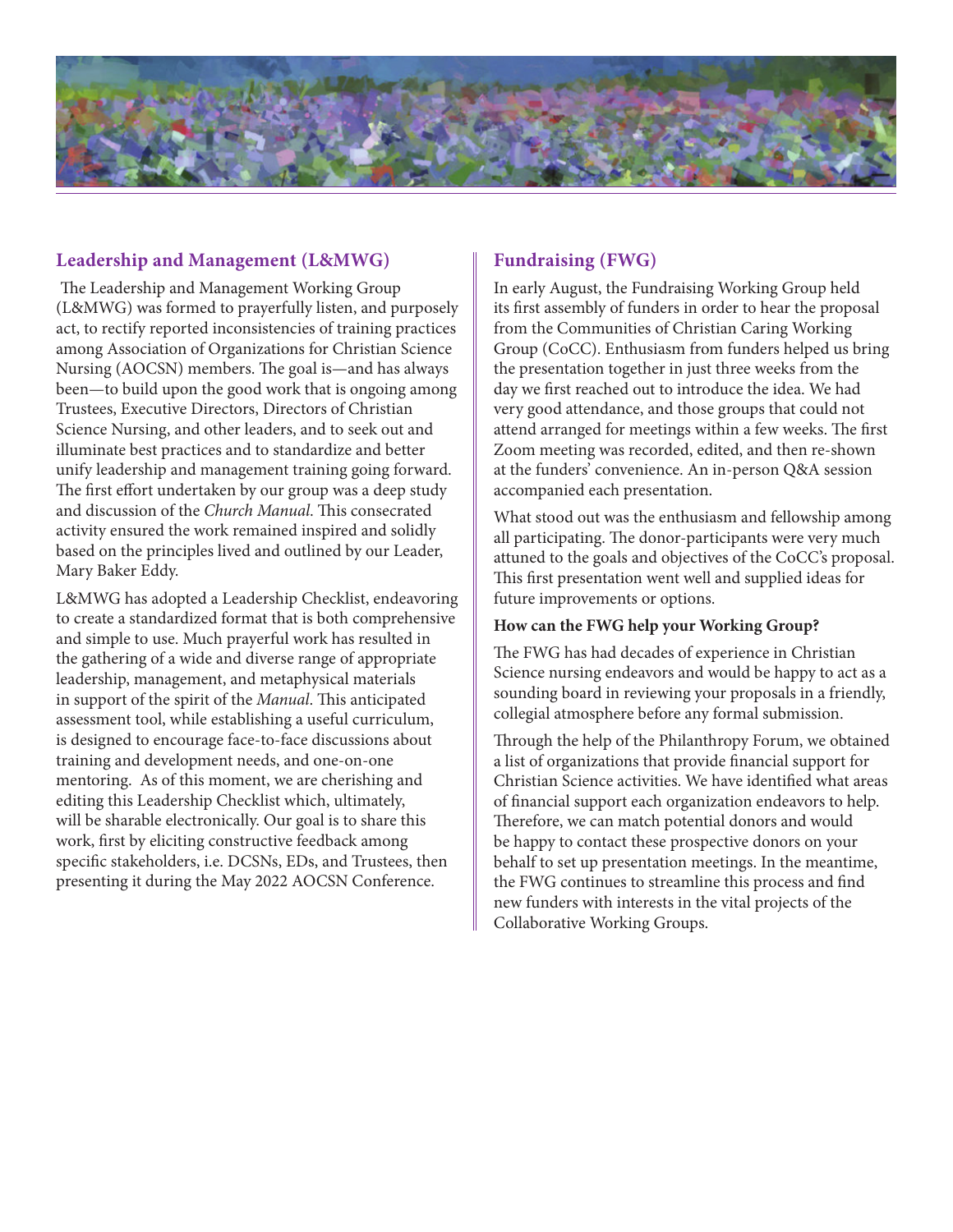

# **Caring for Christian Scientists (Formerly "Christian Science Care Resource Center")**

A proposed (through our Collaborative and other avenues) "hub" of information for Christian Scientists is now up and fully operating.

Formerly known as the "Christian Science Care Resource Center" (CSCRC), it's now called "Caring for Christian Scientists." Consisting of a website and a call center, this service provides Christian Scientists (and their friends or family members who may be helping them) with information on practical solutions to meet needs in the areas of housing, Christian Science nursing care, sources of funding to pay for Christian Science nursing, and a number of other topics.

The website, riperyears.org, is available any time of day or night to explore for information. The call center—currently staffed two hours per day (we will expand those hours going forward), seven days per week—provides experienced Christian Scientists (including Christian Science nurses) to help callers explore available resources by phone. Messages are returned within 24 hours.

To reach either of these, go to caringforchristianscientists.org.

This service is administered by The Principle Foundation.

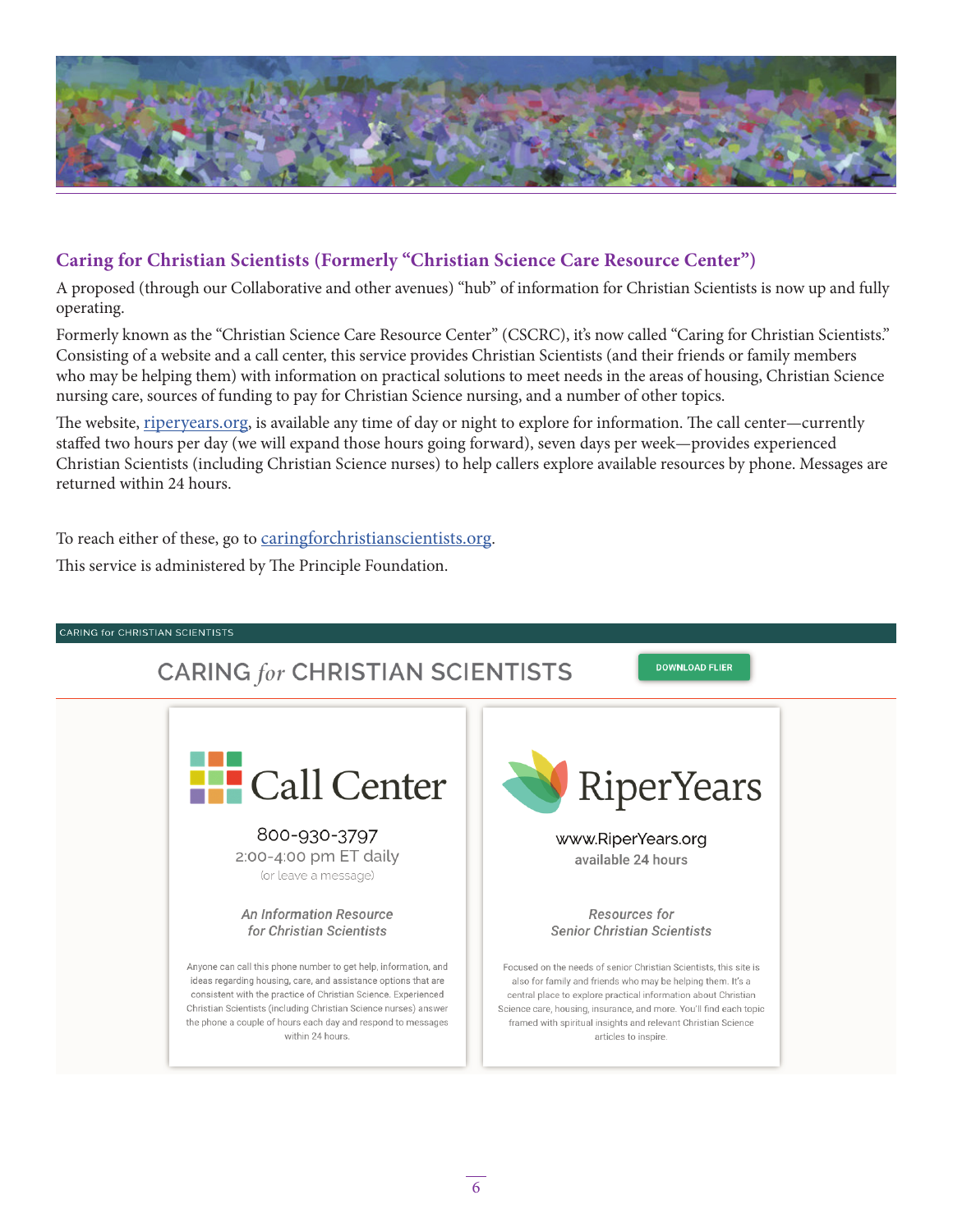

# **From Our Member Organizations**

#### **Philanthropy Forum for Christian Science Nursing/Steering Committee (STC)**

A lot of changes have occurred over the past year or so regarding the developing role of the Philanthropy Forum

**We are newly focused on facilitating improved relationships and communication between donors and with the Collaborative, promoting a higher sense of philanthropy, and encouraging more involvement with the Collaborative** 

and its Steering Committee (STC). Recently the STC had a chance to catch up with all the changes and update its purpose and guidelines. At a recent strategic planning session, members of the STC took a deep look at all the progress that has been made and how its role has evolved as part of the Christian Science Nursing Collaborative.

The new roles we have identified are more closely focused on the Philanthropy Forum and our relationship with the Collaborative. Facilitating improved relationships and communication between donors and with the Collaborative, promoting a higher sense of

philanthropy, and encouraging more involvement with the Collaborative, especially the working groups, are some of the renewed areas of interest that will occupy most of our time going forward.

We celebrate the many contributions of Tiffany Lovett and Sherry Mitchell who have recently left the STC. Tiffany and Sherry served on the STC from its beginning, and have helped to define and lead the work of the Philanthropy Forum, taking significant roles in workshops, conferences, communications, and planning. Thank you both so much.

We also thank Linda Kohler for joining us for a few months after the passing of Bonnie Castroman, our dear friend. Linda jumped in quickly and helped shape our vision and direction. It's been great to have her join us and we know we'll be in regular contact going forward.

We also gratefully welcome two new members to our team and greatly appreciate their contributions. A warm welcome goes out to Nancy Batty and Ken Jurgensen. They join in joyful fellowship the other members of our team, Bruce Jeffrey, Jenni Hebert, and Rob Van Der Like.

#### **Christian Science Nursing Network (CSNN)**

The CSNN board continues its active participation in the Collaborative Coordinating Committee and various working groups of the Christian Science Nursing Collaborative. It's a joy to be engaged in this work to support Christian Science nursing! We encourage people to regularly check our website (www.csnnetwork.org) for information regarding ongoing educational opportunities and to subscribe to our *News and Notices from CSNN*.

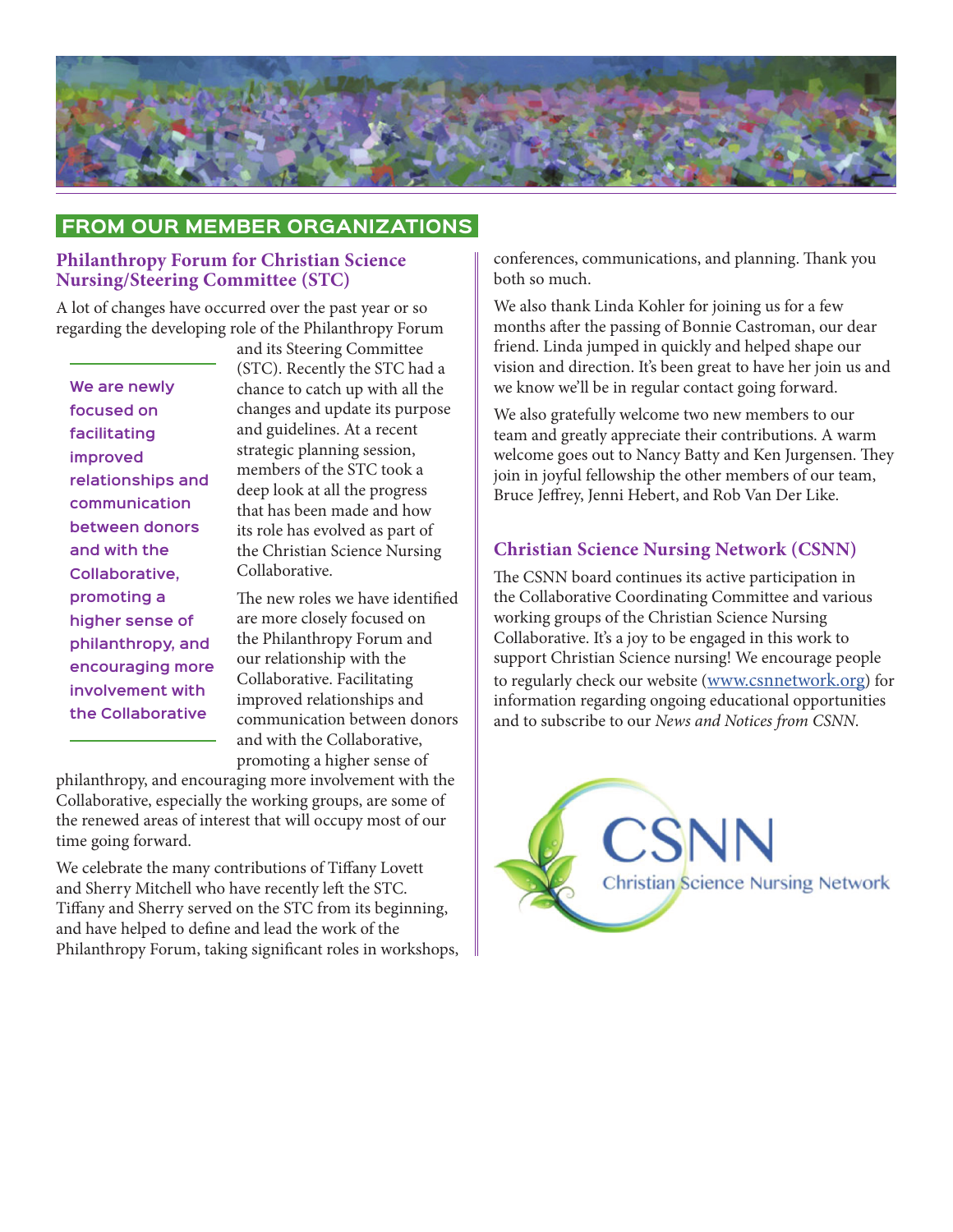

#### **Association of Organizations for Christian Science Nursing (AOCSN) Executive Committee**

"Let thy mercy, O Lord, be upon us, according as we hope in thee" (Psalms 33:22)

This comforting scripture reminds us of the infinite and eternal grace of our all-loving and ever-present Father-Mother, God. Love restores each of us anew every moment—lifting and raising consciousness, embracing the steadfast, selfless work of Christian Science nurses, administrators, support staff, and all those who daily make God foremost in their lives. This is the divine power that unites, sustains, purifies, and heals.

We are grateful to know that it is God's mercy which assures success of the upcoming AOCSN 2022 Conference: "Time to Embrace," (Ecclesiastes 3:5), which will be held in Columbus, Ohio from May 3-5, 2022. We confidently and joyfully move forward knowing that Love has already paved the way for all attendees. AOCSN celebrates the speakers and facilitators who will soon be sharing their inspiration, insight, and experience, both leading up to, and during the conference. Moreover, the AOCSN Annual Business Meeting will be held via Zoom on April 19th.

The Executive Committee fully acknowledges and appreciates that it is the members—and their collective love of Christian Science nursing—who animate all AOCSN activities. The natural evolution, or should we say: unfoldment, is born out by the sponsorship of the Committees of Christian Caring (CoCC). The AOCSN is providing administrative support to receive CoCC selffunded resources to best aid the growing good works of nurturing Christian Science church care committees nationally.

The work of selfless Love and humble service to God continues throughout the wide harvest field of Christian Science nursing, making 2021 a remarkable year of growth. See you in May!

# **Christian Science Nursing Activities of The Mother Church**

# *(Linda Kohler, Acting Manager)*

When angels visit us, we do not hear the rustle of wings, nor feel the feathery touch of the breast of a dove; but we know their presence by the love they create in our hearts. Oh, may you feel this touch, it is not the clasping of hands, nor a loved person present; it is more than this: it is a spiritual idea that lights your path!

> (*Miscellaneous Writings 1883–1896*, Mary Baker Eddy, p. 306:23–28)

Over the past few months since the passing of our dear friend and colleague, Bonnie Castroman, I think we have all felt her presence. Certainly her love and commitment to the spiritual idea represented in the By-law "Christian Science Nurse" is evidenced in the many ways she has contributed to and fostered the work of the Christian Science Nursing Collaborative. Her energy, vision, and joy have inspired, encouraged, and directly contributed to the progress that we're reading about in this newsletter.

I have also been impressed by the fact that the work of the Collaborative has not depended on "a loved person present" but rather on the "spiritual idea that lights your path"—the idea of Christ-healing, which includes an understanding that caring for one another on a Christianly scientific basis is integral to our demonstration of the fullness and power of Church.

"When angels visit us...we know their presence by the love they create in our hearts. Oh, may you feel this touch…" It is an honor to witness this love expressed in every meeting, in respect and courtesy for every participant, in tangible aid and support for Christian Science nurses, and in the blessings and healing Christian Science nursing brings to humanity.